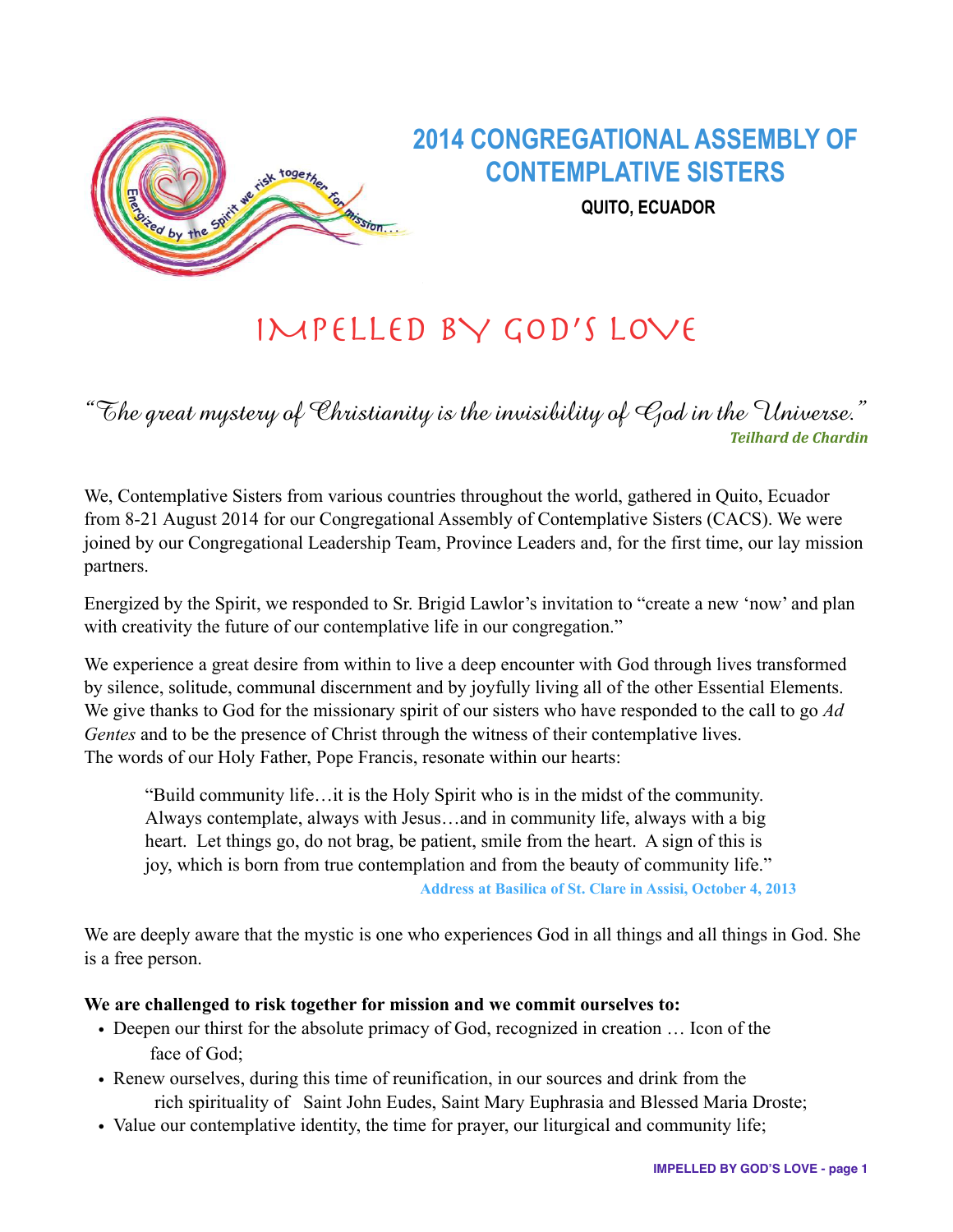- Attend with care to community life:
	- Nurture a permanent attitude of pardon and reconciliation in our communities;
	- Form ourselves in communal discernment to assist us in creating a balanced life of prayer, work, study and leisure;
	- Regularly evaluate all aspects of our contemplative life in light of our Essential Elements, and justice and peace;
- Be a welcoming community to those who come to share prayer with us, while also respecting the requirements of enclosure;
- Strengthen and transform relationships and collaboration for mission among contemplative sisters, apostolic sisters, and our lay mission partners;
- Implement promotion of vocation for mission and holistic formation for all sisters and lay mission partners, working in partnership with our apostolic sisters and responsibly utilizing various means of communication.

"If you want to cultivate peace, protect creation."

**Pope Benedict XVI** 

#### **Eco-spirituality challenges us to:**

- Continue to deepen our understanding of creation spirituality, based on the mystery of the Trinity and our Good Shepherd spirituality;
- Grow in our awareness that we are the "container" of the divinity of God, and that our apostolic incarnational prayer is interconnected with every element of the Universe;
- Deepen the gift of astonishment and admiration for the mystery and beauty of God's creation;
- Educate ourselves and others about respect for our Earth and the sustainable use of human and material resources:
	- Reduce
	- Re-use
	- Recycle
	- Renew

#### **Promotion of Justice and Peace challenges us to:**

- Increase our awareness of global realities and take concrete action in solidarity with our sisters, brothers, and all creation;
- Value dialogue, especially with those of other religions, as key to justice;
- Be respectful and reconciling in every encounter, careful in our words that we do not judge or label anyone;
- Passionately defend the beauty of God's creation;
- Be open daily to the call to renewal and transformation in Christ.